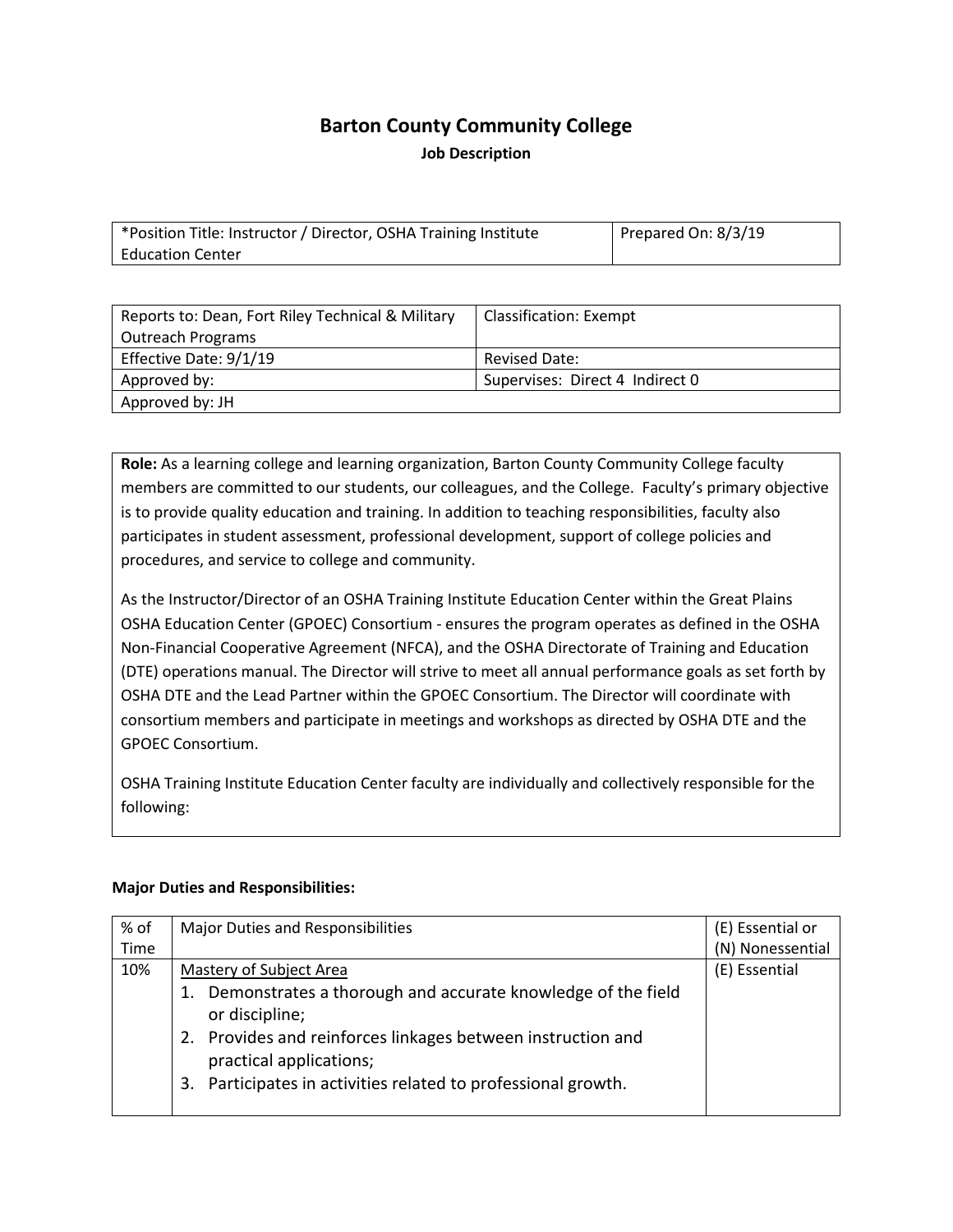| 15% | <b>Teaching Performance</b>                                                          | (E) Essential |
|-----|--------------------------------------------------------------------------------------|---------------|
|     | 1. Guided by the outcomes, teaches to the competencies as                            |               |
|     | outlined in the course syllabus;                                                     |               |
|     | 2. Presents ideas clearly and creates a climate conducive to                         |               |
|     | learning and critical thinking;                                                      |               |
|     | Presents well prepared, well-organized and relevant material.<br>3.                  |               |
|     |                                                                                      |               |
| 5%  | <b>Evaluation of Student Learning</b>                                                | (E) Essential |
|     | 1. Participates in assessment activities for the purpose of effecting                |               |
|     | improvement to student learning, instructional delivery, and                         |               |
|     | curricular development;                                                              |               |
|     | Develops evaluation methods which measure student progress<br>2.                     |               |
|     | towards course outcomes and competencies;                                            |               |
|     | Evaluates student work and provides feedback in a timely manner.<br>3.               |               |
|     |                                                                                      |               |
| 5%  | <b>Support of College Policies and Procedures</b>                                    | (E) Essential |
|     | Complies with established college policies and procedures.<br>1.                     |               |
|     | Teaches courses in accordance with catalog descriptions and the<br>2.                |               |
|     | schedule of classes except as modified by agreement with the                         |               |
|     | appropriate associate dean or college administrator.                                 |               |
|     | Ensures accessibility to students and colleagues by posting and<br>3.                |               |
|     | adhering to appropriate on-campus or on-line office hours.                           |               |
|     | Maintains accurate scholastic records of students while assuring<br>4.               |               |
|     | confidentiality of student information.                                              |               |
|     | 5. Prepares, updates, submits and distributes syllabi for all assigned               |               |
|     | sections in accordance with college policy.                                          |               |
|     | Performs other reasonable duties as may be prescribed by the<br>6.                   |               |
|     | appropriate associate dean or college administrator.                                 |               |
| 5%  | Service to the College and Community.                                                | (E) Essential |
|     | 1. Participates within the department and across curricular areas in the             |               |
|     | development of new courses and/or programs within the mission of                     |               |
|     | the college.                                                                         |               |
|     | Participates in recruitment and retention of students, faculty, and<br>2.            |               |
|     | staff.                                                                               |               |
|     | Serves on College, divisional, and program committees as assigned.<br>3.             |               |
|     | Attends meetings and events as required by College administration.<br>4.             |               |
|     | Responds in a timely fashion to information requests from College,<br>5.             |               |
|     | division, and program administrators.                                                |               |
|     | Collaborates and supports associate and full-time colleagues in<br>6.                |               |
|     | development and execution of responsibilities.                                       |               |
|     |                                                                                      |               |
| 5%  | Additional duties to include:                                                        | (E) Essential |
|     | 1. Participates on professional advisory committees.                                 |               |
|     | 2. Attends professional conferences as well as set-up and booth work as a<br>vendor. |               |
|     |                                                                                      |               |
|     | 3. Performs maintenance on specialized equipment.                                    |               |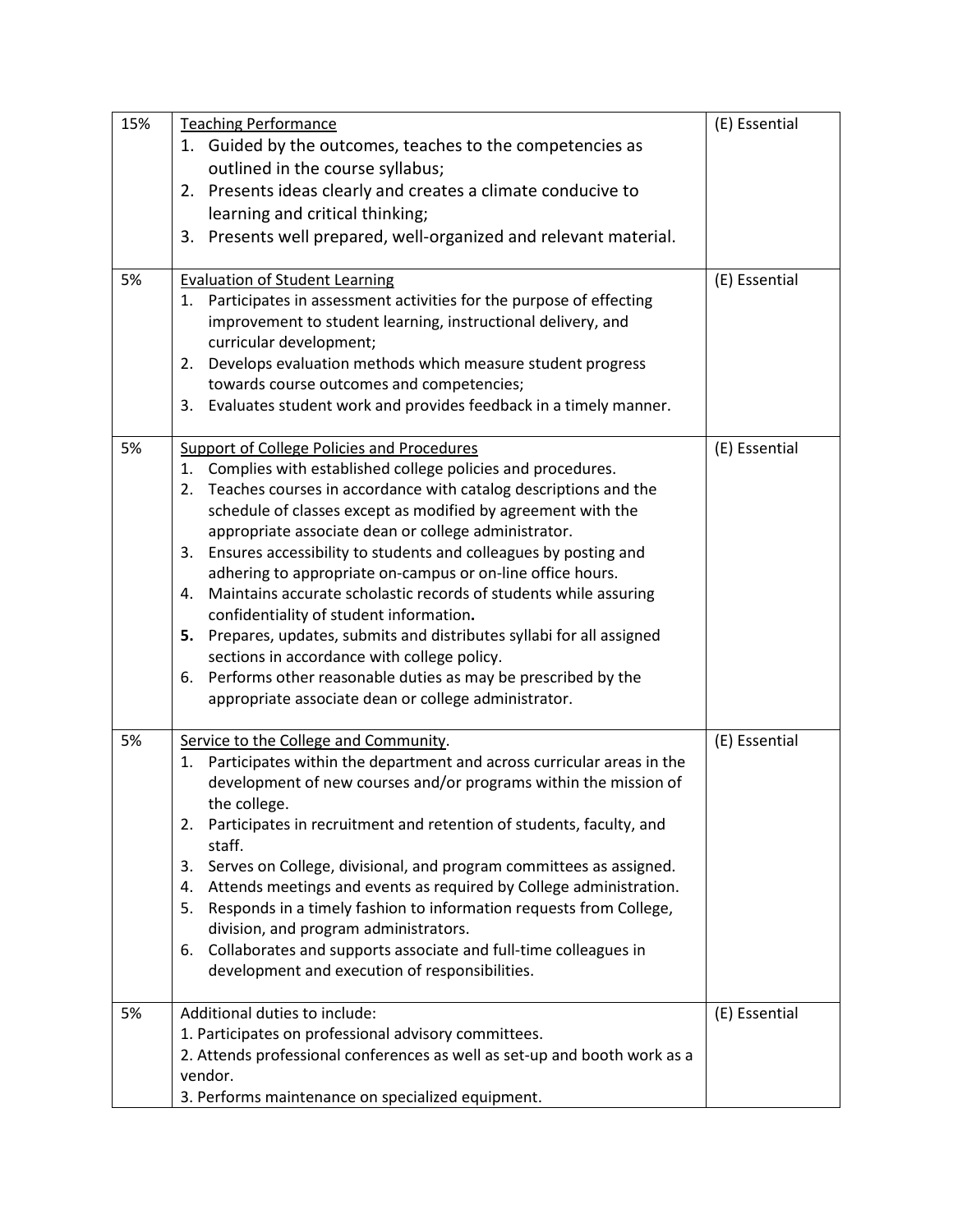|      | 4. Conducts training at various locations including outside of Kansas.                    |                  |
|------|-------------------------------------------------------------------------------------------|------------------|
| 25%  | Ensures the OSHA Education Center program including Host sites are                        | (E) Essential    |
|      | operating in accordance with OSHA DTE agreements/directives and Great                     |                  |
|      | Plains OSHA Education Center Consortium Lead directives;                                  |                  |
|      | manages/oversees all elements of cooperative agreements with host sites                   |                  |
|      | partnered with Barton.                                                                    |                  |
| 5%   | Provides leadership, direction and support for assigned faculty/staff.                    | (E) Essential    |
| 5%   | Participates and represents Barton in all OSHA DTE and Great Plains OSHA                  | (E) Essential    |
|      | Education Center consortium meetings including the bi-annual OSHA                         |                  |
|      | Training Institute Education Center Director's meetings.                                  |                  |
| 2.5% | Develops the annual OSHA numbered course class schedule for Barton<br>and all Host sites. | (E) Essential    |
| 5%   | Identifies annual equipment and instructional needs for all sites; provides               | (E) Essential    |
|      | program status and updates to the supervising Dean as directed.                           |                  |
| 2.5% | Represents Barton at local and regional Kansas Safety network groups,                     | (E) Essential    |
|      | advisory boards/panels. Participates in Barton's OSH Program Advisory                     |                  |
|      | Board/Committee when schedule allows.                                                     |                  |
| 5%   | Conducts required counseling to OTIEC faculty in accordance with OSHA                     | (E) Essential    |
|      | DTE and college policy.                                                                   |                  |
|      |                                                                                           | Select From List |
|      |                                                                                           | Select From List |
|      |                                                                                           | Select From List |
|      |                                                                                           | Select From List |
|      |                                                                                           | Select From List |
|      |                                                                                           | Select From List |
|      |                                                                                           | Select From List |
|      |                                                                                           | Select From List |
| 5%   | Performs other duties as needed or assigned.                                              | (N) Nonessential |

100% (Percent of time must total 100 %.)

### **Expectations:**

| 1. | Faculty members will cooperate with their colleagues on and off campus, other campus     |
|----|------------------------------------------------------------------------------------------|
|    | departments, supervisors, and administration in carrying out the mission of the college. |
| 2. | Maintain a professional work environment, demeanor and appearance.                       |
| 3. | Maintain confidentiality.                                                                |
| 4. | Maintain excellent working relations with internal/external customers and partners.      |
| 5. | Travel as necessary to support partnerships and consortium.                              |

## **Knowledge and Skills:**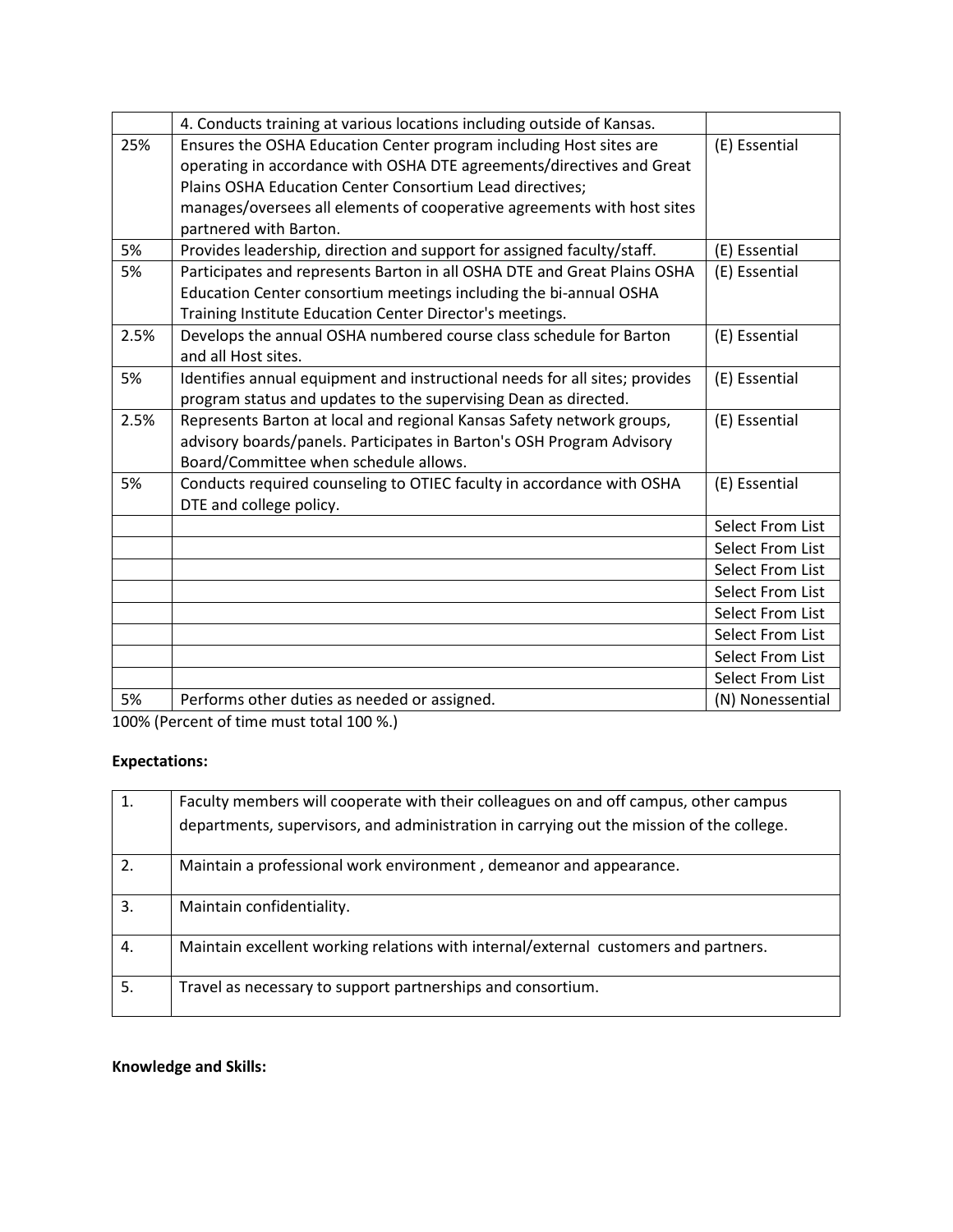| Successful college teaching; community college teaching preferred.                                                                                                                                                                                                                                                  |
|---------------------------------------------------------------------------------------------------------------------------------------------------------------------------------------------------------------------------------------------------------------------------------------------------------------------|
| 1. Minimum of 5 years of work experience in the Construction Industry or<br>General Industry field.                                                                                                                                                                                                                 |
| a. Experience must include a significant percentage of duties devoted to<br>overseeing safety in the workplace:                                                                                                                                                                                                     |
| i. Inspect or evaluate work place environments and equipment to identify<br>and correct potential hazards:                                                                                                                                                                                                          |
| ii. Investigate workplace accidents, injuries, and or occupational diseases<br>to determine causes and preventive measures.                                                                                                                                                                                         |
| iii. Develop, review and implement safety and health programs.                                                                                                                                                                                                                                                      |
| iv. Conduct job hazard analysis to determine potential workplace hazards<br>and corrective actions.                                                                                                                                                                                                                 |
| b. Occupational safety and health experience.                                                                                                                                                                                                                                                                       |
| i. At least 5 years within an industry category above, within the last 10<br>years. Two years may be waived with any of the following: CIH, CSP, Master's<br>degree or PHD in an occupational safety and health field.                                                                                              |
| ii. Must be an OSHA Authorized Outreach Trainer.                                                                                                                                                                                                                                                                    |
| c. Instructional experience for teaching adults.                                                                                                                                                                                                                                                                    |
| i. Two years' experience teaching adults in a training/academic<br>environment or documented observation and evaluation of the instructor as<br>capable utilizing effective adult training techniques.                                                                                                              |
| ii. Demonstrated ability to achieve OTI education center learning<br>objectives.                                                                                                                                                                                                                                    |
|                                                                                                                                                                                                                                                                                                                     |
| Academic qualifications vary according to instructional discipline.                                                                                                                                                                                                                                                 |
| A. For academic/transfer courses and programs, an appropriate graduate<br>degree in the subject area is required;<br>B. For vocational instructional programs, an undergraduate degree and/or<br>appropriate certification(s) representing industry standards for<br>employment in occupational/career is required. |
|                                                                                                                                                                                                                                                                                                                     |